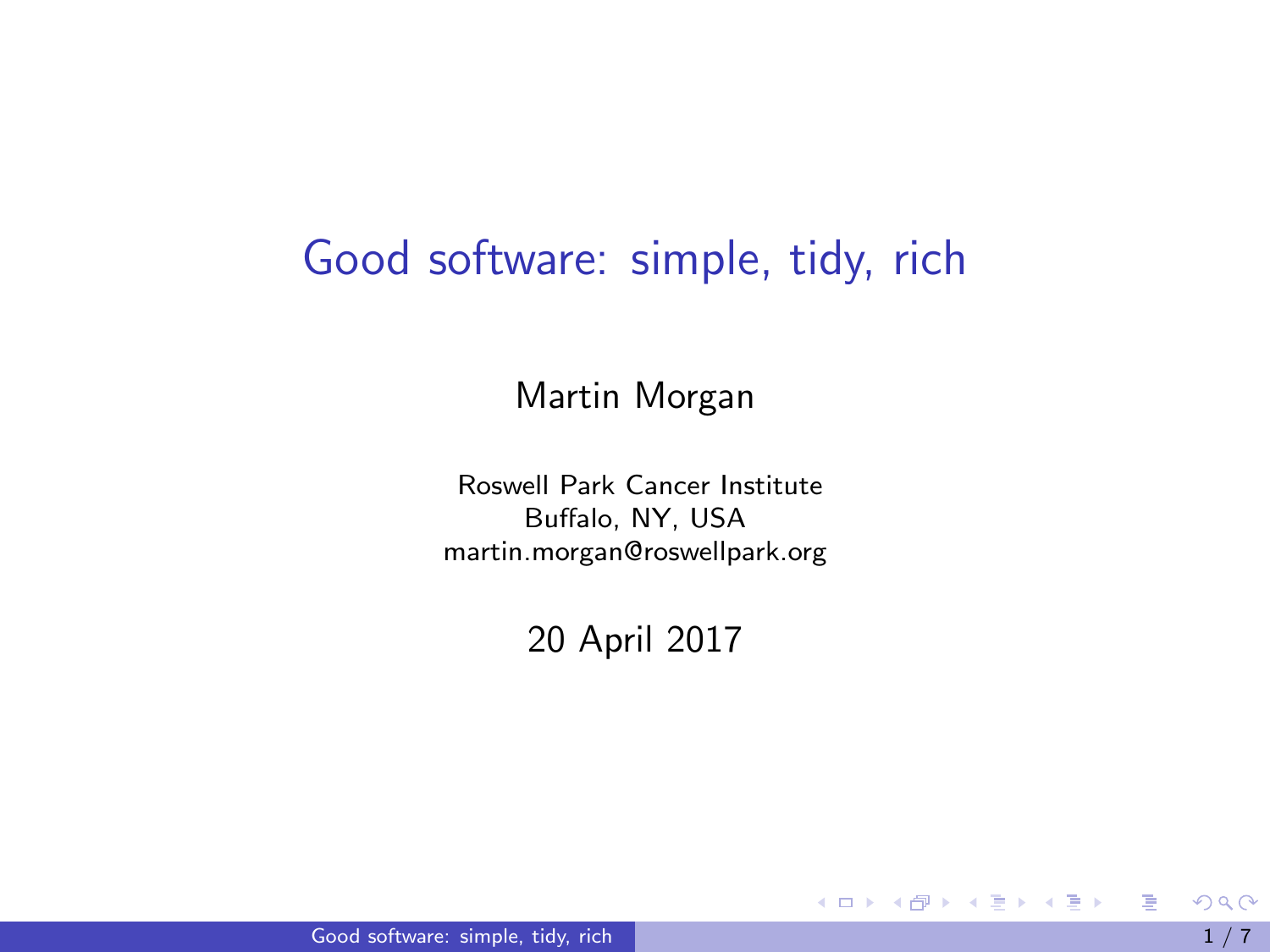# <span id="page-1-0"></span>**Bioconductor**

<https://bioconductor.org> <https://support.bioconductor.org>

- **1** Statistical analysis and comprehension of high-throughput genomic data.
- 2 Open public version control
- <sup>3</sup> Reproducibile research vignettes, 'experiment data' packages, release / devel branches, . . .
- <sup>4</sup> Interoperable package re-use, data structures, . . .
- $\bullet$  Usable documentation, support, ...

イ母 トラミチ マミチー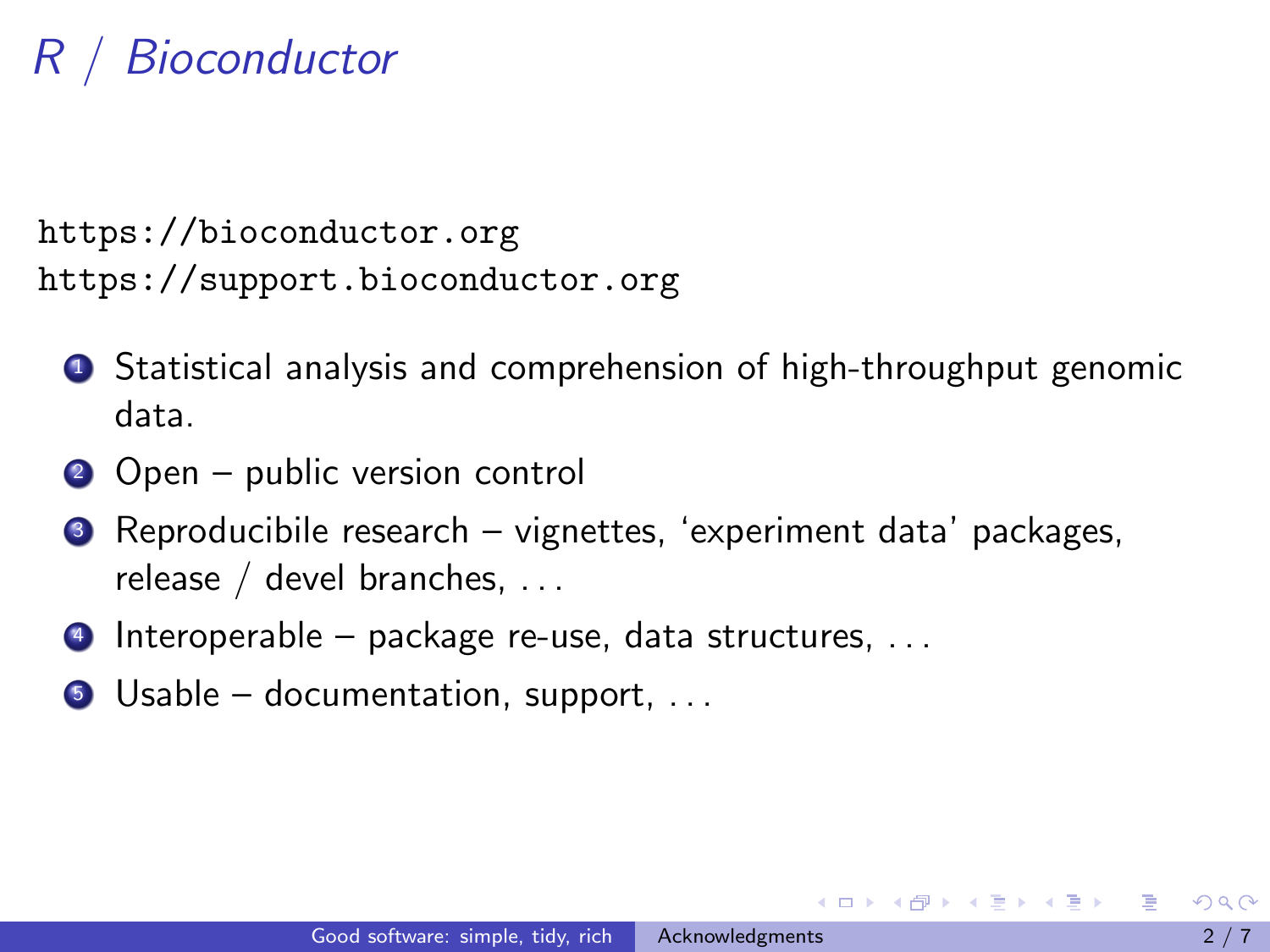<span id="page-2-0"></span>

目

イロメ イ部メ イ君メ イ君メー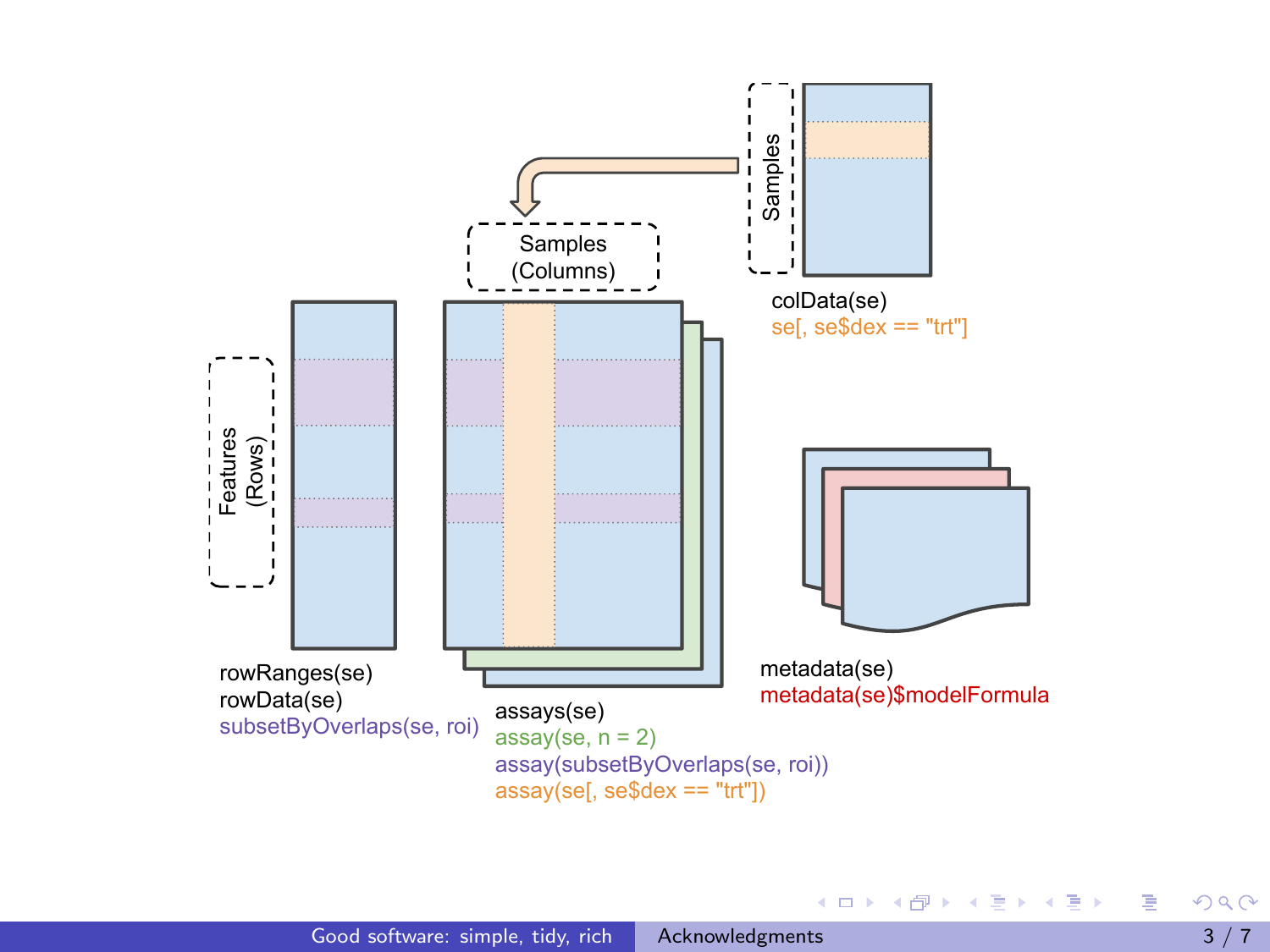<span id="page-3-0"></span>Simple, tidy, rich: RNA-seq count data

Vocabulary

- **Simple: extensive**
- Tidy: restricted endomorphisms
- Rich: extensive, meaningful
- Constraints (e.g., probes & samples)
	- **•** Tidy: implicit
	- Simple, Rich: explicit

Flexibility

- Simple, tidy: general-purpose
- Rich: specialized

Programming contract

- Simple, tidy: limited
- Rich: strict

Lessons learned / best practices

- **•** Considerable value in semantically rich structures
- Current implementations trade-off user and developer convenience
- **•** Endomorphism, simple vocabulary, consistent paradigm aid use

- 4何 ト 4 ヨ ト 4 ヨ ト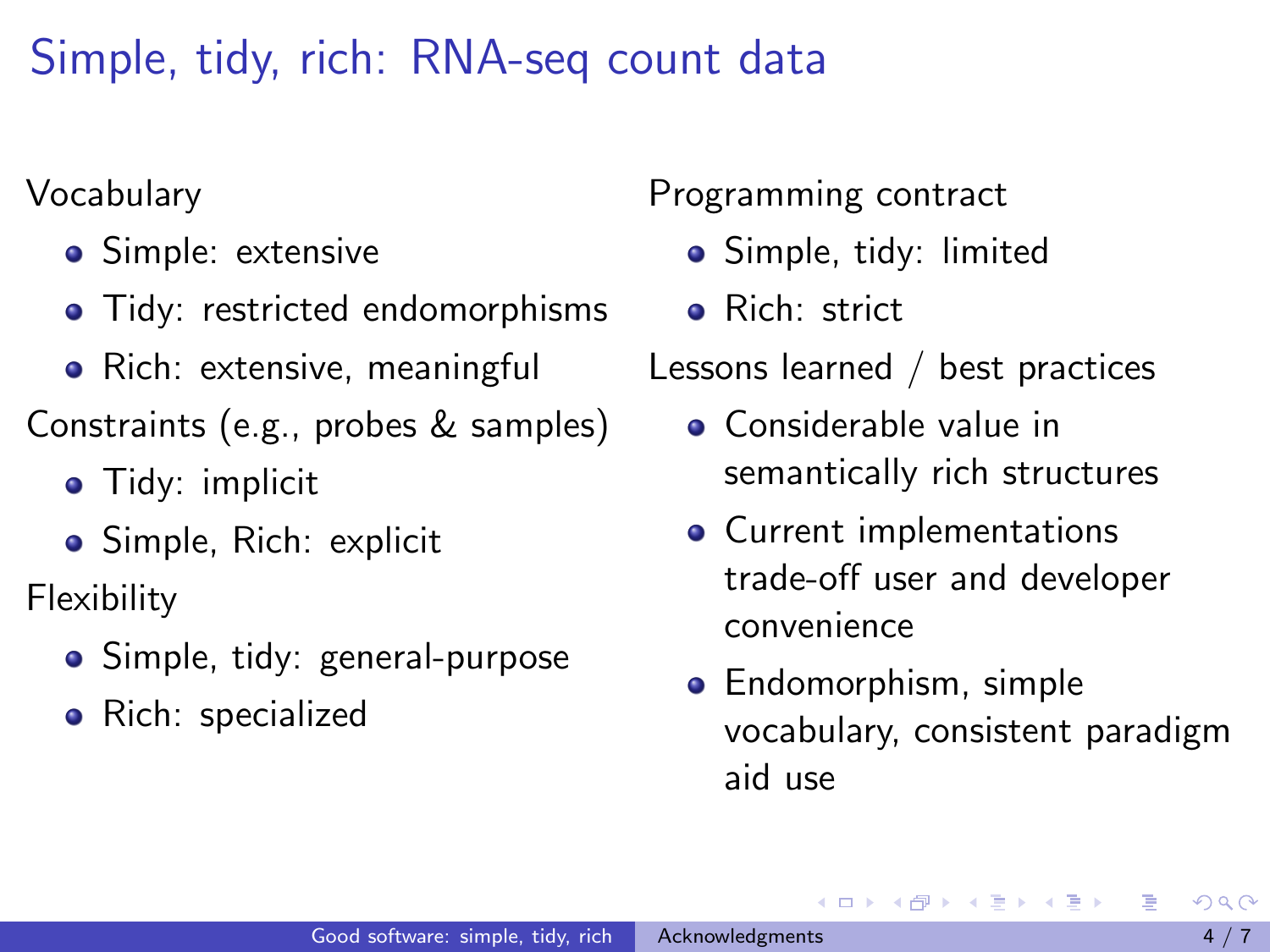# <span id="page-4-0"></span>Pretty big data

- E.g., single-cell RNA-seq, 30,000 genes by 1.3 million samples.
- On-disk representation in hdf5.
- Convenient in-memory 'matrix' abstraction for subsetting, etc.; easy input of manageable subset.
- <https://github.com/mtmorgan/TENxGenomics>
- > basename(fl) [1] "1M\_neurons\_filtered\_gene\_bc\_matrices\_h5.h5" > (tenx <- TENxGenomics(fl)) class: TENxGenomics h5path: ./1M\_neurons\_filtered\_gene\_bc\_matrices\_h5.h5 dim(): 27998 x 1306127 > tenk <- tenx[, sample(ncol(tenx), 10000)] ## fast > m <- as.matrix(tenk) ## manageable > se = SummarizedExperiment(list(tenx)) ## rich

K ロ B K 個 B K B B K B B C B H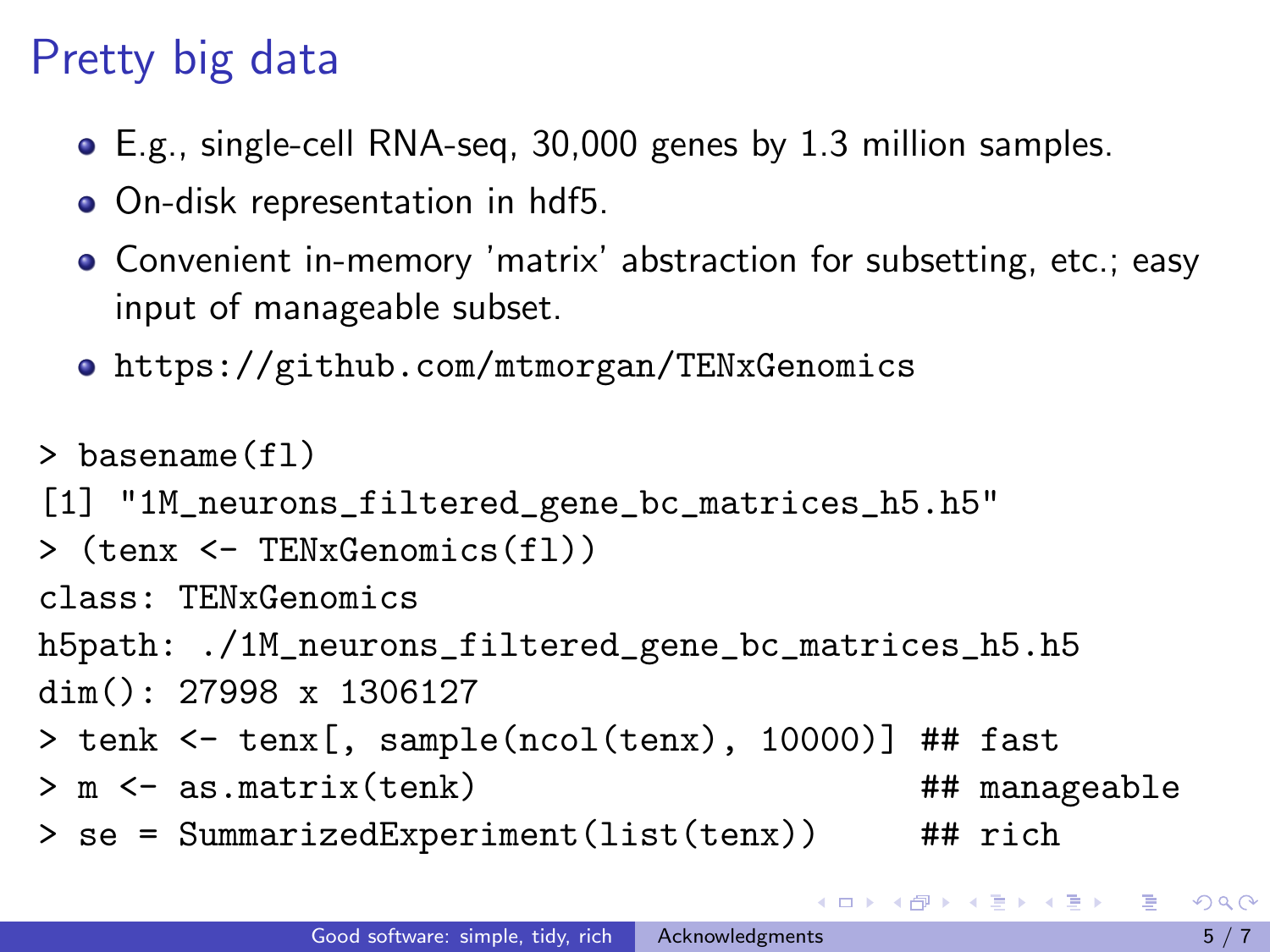### <span id="page-5-0"></span>**Opportunities**

Programmer analysts

- <https://roswellpark.org/careers>
- Programmer / Analyst R software development 4924
- Senior Programmer Analyst cloud / new-age sys. admin 4932

Bioconductor annual conference

- $\bullet$  Boston, July 26 (D-day) 28.
- <https://bioconductor.org/BioC2017>

 $\langle \vert \bar{m} \vert \rangle$  ,  $\langle \vert \bar{m} \vert \rangle$  ,  $\langle \vert \bar{m} \vert \rangle$